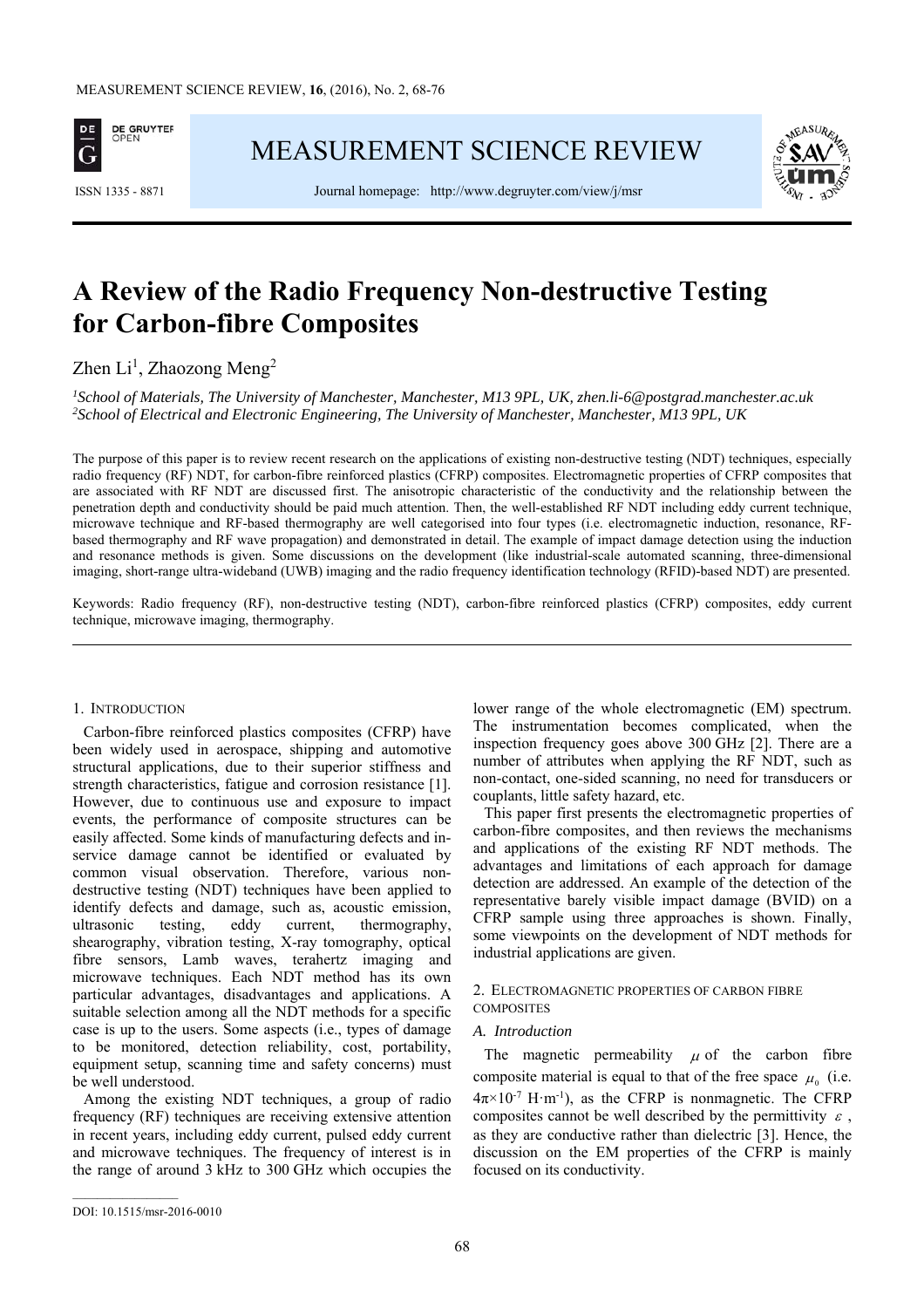### *B. Anisotropic characteristic of the conductivity*

The electrical conductivity of the CFRP is anisotropic, as it is made up of electrically conductive carbon fibres embedded in the nonconductive resin. For a unidirectional lamina, the anisotropic characteristic of the conductivity can be represented by (1), where  $\sigma$ <sub>*L*</sub> and  $\sigma$ <sub>*T*</sub> denote the conductivities in the direction parallel and transverse to the fibre direction, respectively. The conductivities along the transverse direction and through-thickness direction are assumed the same. The longitudinal conductivity  $\sigma$ <sub>*l*</sub> is significantly larger than the transverse conductivity  $\sigma_r$ .

$$
\bar{\sigma} = \begin{bmatrix} \sigma_L & 0 & 0 \\ 0 & \sigma_T & 0 \\ 0 & 0 & \sigma_T \end{bmatrix}
$$
 (1)

 $\sigma$ <sub>L</sub> can be approximated by the conductivity of the carbon fibre  $\sigma_f$  and the fibre volume fraction  $v_f$ , which is expressed as [4]

$$
\sigma_L \approx \nu_f \sigma_f \tag{2}
$$

However, the transverse conductivity could not be readily obtained, as the rate of the current flow in that direction depends on the waviness of the fibres. When the fibres are bent, the random contact between adjacent fibres facilitates the current flow [5]. Therefore, the transverse conductivity is varied by different manufacturing and processing processes.

## *C. Penetration depth*

Considering the effect of the lossy medium, the power of the EM signal decays exponentially through the thickness of the sample. The penetration depth, or skin depth, in conductive materials is defined as follows [3]:

$$
d_p \cong \sqrt{\frac{2}{\omega \mu \sigma}} \tag{3}
$$

Where  $\omega = 2\pi f$  is the angular frequency, and f is the operating frequency.  $\sigma$  is the electrical conductivity of the material.



Fig.1. Variation of the penetration depth with respect to the frequency from 0.1 MHz to 10 GHz.

The variation of the penetration depth for a carbon-fibre composite plate over the range of 0.1 MHz-10 GHz is shown in Fig.1., where the effective conductivity in an averaged sense (also called the bulk conductivity) is assumed to be 15 kS/m. As can be seen from the figure, the penetration depth at 300 MHz is well below 0.25 mm, which is only two times larger than the thickness of a single layer (e.g. 0.125 mm).

## 3. WELL-ESTABLISHED RF NDT METHODS FOR CFRP **COMPOSITES**

#### *A. Introduction*

Based on the detection mechanism, the RF NDT methods can be classified into four groups: electromagnetic induction methods, resonance methods, RF-based thermography and RF wave propagation method. The induction methods are primarily based on the Faraday's principle of the electromagnetic induction. While, the resonance methods mainly transform the defect information into the variation of the resonance frequency in the resonant circuit. The hybrid thermography methods are based on the conductive characteristic of the CFRP. In RF wave propagation method, the CFRP acts as a component of the transmission line or antenna. The mechanisms and applications of each kind will be demonstrated in detail. Here, the magnetic method, one kind of the RF NDT methods, is not mentioned, as it is confined to ferromagnetic and ferromagnetic materials [6].

## *B. Electromagnetic induction methods*

# 1. Eddy current technique (ECT)

In Eddy current testing, a probe is excited with a sinusoidal alternating current (AC) to induce current in the conductive material, according to the Faraday's law. As shown in Fig.2.a), for the isotropic conductors, these induced circular current loops are called eddy currents. The impedance of the coil will be changed if there is some discontinuity in the conductivity distribution.



Fig.2. Induced currents in conductive materials a) isotropic materials b) CFRP materials.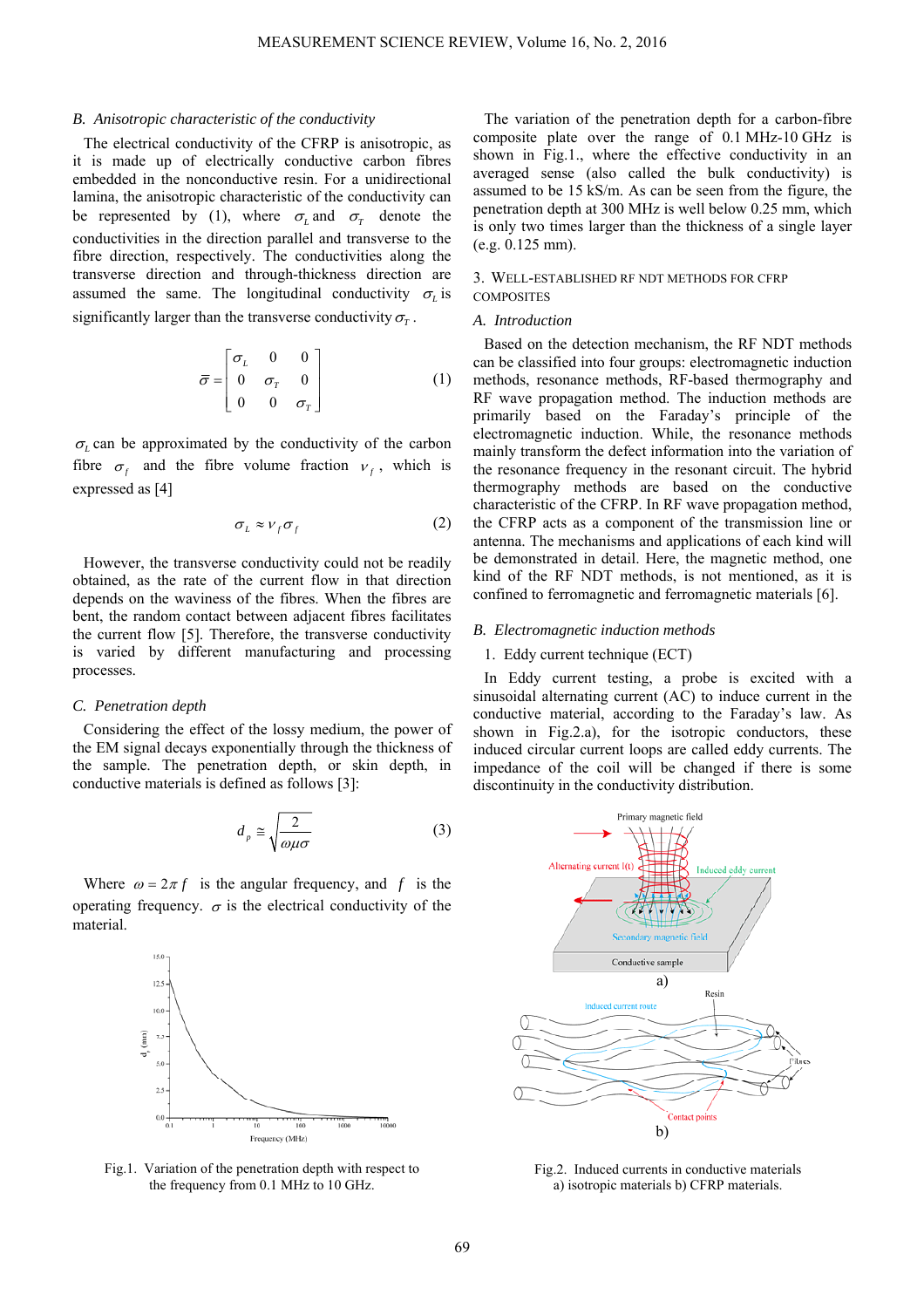However, in the present case, the induced currents are stretched in the direction of the high conductivity [7], i.e. the fibre direction, which is illustrated in Fig.2.b). The currents flow along fibres and from one fibre to another at the contact points. This special phenomenon has been confirmed by the finite element modelling [8]. Hence, precisely, the induced currents with the random shape of the current path in CFRP composites could not be grouped into the eddy currents. Nevertheless, the eddy current technique can still be employed for the detection of damage in CFRP composites, as long as the defect can be reflected in the change of the impedance measured by the impedance analyser.

The eddy current method is widely used for the detection of corrosion and cracks, and measurement of thickness and conductivity for metals [9]-[11]. However, it should be noted that ECT is not as mature for carbon-fibre composites as it is mainly for metals [12]. Mook et al. [13] used special static and rotary eddy current probes made of coils and ferrite cores to detect the fibre orientation, local defects like fibre breakage, resin rich zones, delamination and impact damage. The resultant image characterised the shape of the damaged zone after impact with an energy of 5J. Recently, a one dimensional and two dimensional low frequency probe with a high resolution of about 1 mm were also developed [14]. The probe could be used to detect surface and hidden defects in flat or even curved objects. Yin et al. [15] employed a circular air-cored coil to estimate the effective conductivity of a CFRP panel. It was found that the conductivity value was approximately inversely proportional to the peak frequency of the imaginary inductance. Koyama et al. [16], [17] detected purposely produced impact defects on a CFRP panel using an eddy current theta probe. The low impact energy of 0.25 J was detected. The correlation between the phase of the signal and the impact energy level was also found.

# 2. Microwave open-ended waveguide imaging

# a) Mechanism

The microwave frequency extends from 300 MHz to 300 GHz with the corresponding wavelengths from 1 m to 1 mm, respectively. In the test, the electromagnetic wave radiates from an open-ended waveguide or horn antenna to the specimen under test. Same as the ECT method, current can also be induced in the conductive sample by the microwave signals. The information of the cracks or dents on the surface is revealed by the attenuation/phase images of the reflection coefficient  $(S_{11})$ , which can be acquired from a vector network analyser (VNA).

The safety precaution is not needed since the power of the signal is relatively low (in the few milliwatts range). Various sizes of commercially available open-ended waveguides or horns are ready for use. The higher the operating frequency, the smaller the waveguide size would be. It is worth pointing out that there is a compromise between the penetration and spatial resolution, as the spatial resolution is highly dependent on the waveguide size [18]. The X band (8-12 GHz), Ku band (12-18 GHz), K band (18- 26.5 GHz) and Ka band (26.5-40 GHz) were recommended for NDT [19].

## b) Applications

Akuthota et al. [20] applied the open-ended waveguide to detect the disbonds and delaminations between the CFRP composite laminate and the concrete substrate. They pointed out that the operating frequency and standoff distance should be chosen optimally (or near optimally) so that the measurement can be sensitive to the presence of a disbond. The smallest disbonded regions that could be detected at 10 and 24 GHz were 20 mm by 5 mm.

Kharkovsky et.al [21] employed the waveguide to detect fibre breakage and determine the fibre orientation in the CFRP patches. It was suggested that parallel orientation of the electric field polarisation in the waveguide with respect to fibre orientation was optimal for fibre breakage detection. In the test, a small breakage with dimensions of 0.2 mm by 1mm was detected. The determination of fibre orientation was investigated by varying the angle between fibre direction and signal polarisation. Further, they proposed a near-field microwave inspection system consisting of a dualpolarised open-ended square waveguide probe [22]. The system automatically removed the influence of undesired standoff distance variations due to the surface roughness.

Yang et al. [23] detected the impact damage in CFRP specimens by using a horn antenna with the frequency range of 65-67 GHz. In the test, the E-field direction was parallel to the carbon fibre direction so that the dent on the surface was easily distinguished. The damage caused by the impact energy of 13.21 J and 8.89 J was reported to be detectable. The edge detection image processing technique was applied in order to obtain a more nature image.

## 3. Couple spiral inductors (CSI)

Recently, a new kind of the RF NDT sensor, i.e. coupled spiral inductors (CSI) [24], [25] was proposed. The planar spiral inductors are fabricated on a printed circuit board (PCB), as shown in Fig.3. The principle of this detection is based on the measurement of the transmitted energy from the primary coil to the secondary coil when placed above the CFRP composite structures. The sensor operates at higher frequencies (10-500 MHz), where the thickness of the composite is comparable with the skin depth. In the detection of the crack defect, it was shown that the shape of the crack provided by the CSI sensor was better than the ultrasonic testing [26].



Fig.3. Perspective view of the CSI sensor.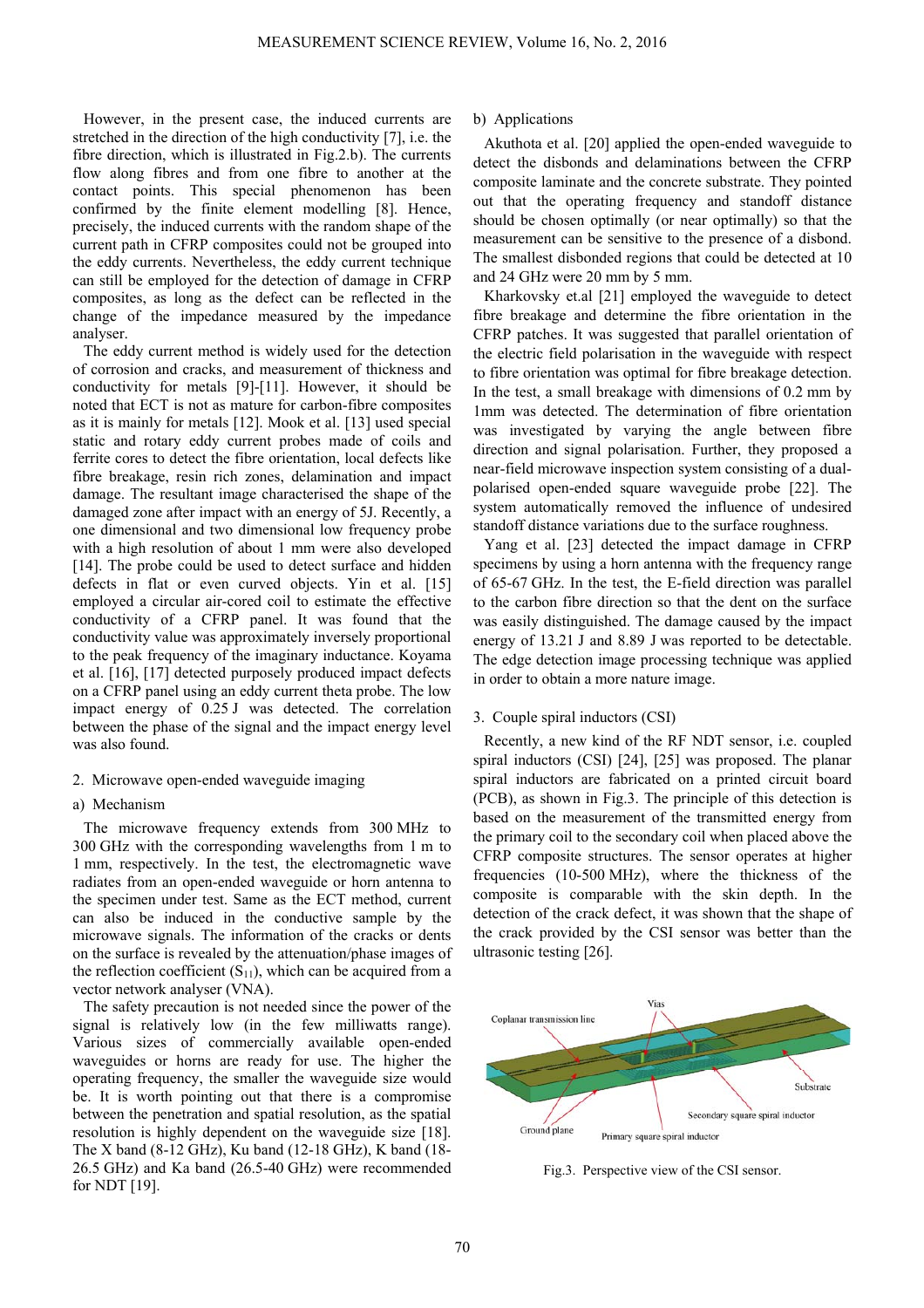# *C. Resonance methods*

A typical type of the resonance method is near-field scanning microwave microscopy (NSMM), which is generally composed of a resonant cavity and a sharp tip. As shown in Fig.4., only evanescent microwaves are emitted from the tip [27]. When the probe is kept at a fixed standoff distance, defects or conductivity discontinuity on the surface of the sample would affect the resonance frequency of the cavity. Subsequently, a surface contour plot of the resonance frequency could be produced, which indirectly indicates the unevenness or material discontinuity of the surface. The sharper the tip size is, the higher the spatial resolution that would be obtained. While, it should be noted that the penetration offered by this method is poor for carbon fibre materials due to the near-field feature.

The NSMM is primarily suited to map the conductivity of metallic lines on dielectric materials and PCBs [28], [29]. Valiente et al. [30] developed a new type of a microwave closed coaxial resonant cavity coupled to a tapered coplanar waveguide (CPW) probing tip, and applied this profiler to detect the BVID on a carbon-fibre composite plate.



Fig.4. Schematic diagram of the near-field scanning microwave microscope.

# *D. RF-based thermography methods*

# 1. Pulsed eddy current (PEC) thermography

The pulsed eddy current thermography combing PEC and thermography was developed for damage detection, which provided a fast and efficient method [31]. Any change in the microstructure of the CFRP composites could locally change the electrical conductivity tensor of the medium. Thus, by applying electric potential difference, the temperature of the medium would rise due to the Joule effect. Changes in the induced current flows would be revealed by an infrared (IR) camera. The pulsed excitation provides a low frequency spectrum, which subsequently offers a greater penetration depth than the eddy current technique [32]. Tian and his colleagues [33]-[35] successfully employed the pulsed eddy current thermography to detect both surface cracks and lowenergy impact damage.

# 2. Microwave thermography

Similar to the PEC technique, microwaves can also be used as a heat source for thermography. Foudazi [36] utilised the microwave energy to heat the region of interest, and then measured the thermal surface. It was shown that the delamination in the CFRP sample was visible in the thermal image of the surface under the microwave illumination of 50 W at 2.4 GHz. Lee et al. [37] proposed a noncontact and non-destructive microwave probe pumping technique. In this method, a coaxial probe was closely positioned on the backside of the sample. The pumped microwave E-field distribution was scanned by a near-field microwave microscope, and the H-field distribution was obtained by an IR camera. The electrical defect can be detected from the anisotropic field distribution around the pumping probe.

# *E. Methods based on RF wave propagation*

Owing to the conductive characteristic of the CFRP structure, the NDT methods using the transmission line and antenna theory have been proposed. In Todoroki's setup [38], a typical microstrip line was made with the CFRP sample as the ground plane. The information of the defect on the surface was reflected in the time domain response of the transmission line. Matsuzaki [39] used two woven CFRP laminates to build a dipole antenna. The damaged sample changed the antenna properties.

# 4. EXPERIMENTAL RESULTS

An example of the BVID detection by three abovementioned RF methods is given. The BVID on a 4 mm thick CFRP plate illustrated in Fig.5.a) was induced by a dropweight impact of 20 J energy. The diameter and depth of the dent observed using an optical microscope are approximately 3.85 mm and 44.3 µm, respectively. The dent could not be readily found during general visual inspection using typical lighting conditions.

# *A. Open-ended waveguide imaging*

Here, a K band rectangular waveguide adapter with the inner dimensions of 10.70 mm  $\times$  4.30 mm is used in the test. A 2D scanning is conducted with the step size of 530  $\mu$ m, the standoff distance of 10 mm and the scanned area of  $31.75$  mm  $\times$  20.64 mm. Fig.5.b) shows the magnitude distribution of the reflection coefficient  $|S_{11}|$  at 18.5 GHz. The dent can still be identified, while the shape of the dent is slightly oval. The image distortion is primarily due to the intrinsic limited resolution of the imaging that is dependent on the waveguide dimensions [18].

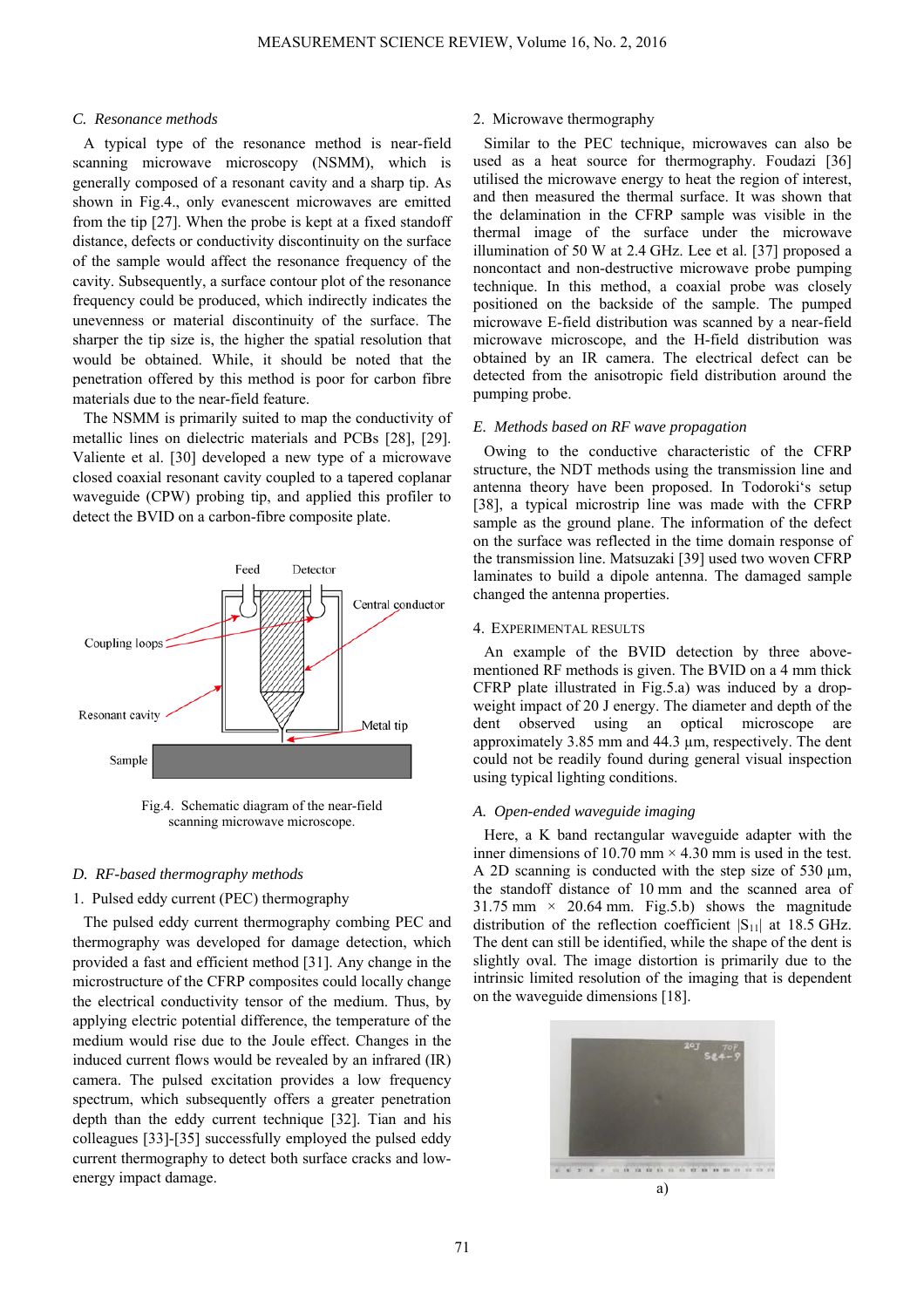

Fig.5. a) CFRP composite plate with BVID b) image by the open-ended waveguide imaging.

# *B. CSI sensor*

The experimental setup is schematically illustrated in Fig.6.a). The outer diameter of each spiral coil is 6 mm [40]. The sensor is mounted on the X-Y-Z scanning stage and connected to a VNA by two coaxial cables. The computer is connected to the VNA and the PIC18C452 Microchip® microcontroller for data acquisition and precise movement control, respectively [41]. A 2D raster scanning is performed with the step size of 381 µm. The image of the magnitude of transmission coefficient  $|S_{21}|$  is shown in Fig.6.b). The white area showing higher magnitudes evidently indicates the presence and location of the dent.



Fig.6. a) Experimental setup b)  $|S_{21}|$  at 300 MHz.

# *C. Near-field scanning microwave microscopy*

The near-field microwave profiler [30] developed in the University of Manchester was utilised. The dimensions of the tip are  $600 \mu m \times 4.30 \mu m$ . The probe is connected to a Marconi 6200A scalar network analyser. The 2D scanning was conducted over the sample with the standoff distance of 100 µm and the step size of 280 µm. As presented in Fig.7.b), the extent of the impact damage is clearly defined

by the resonance frequency profiling. In addition, the symmetric and circular damage shape demonstrates better image quality than the open-ended waveguide imaging. However, it should be noted that the point-scanning process of the microwave microscopy is time-consuming.



Fig.7. a) The experimental setup b) image of the resonance frequency.

# 5. DISCUSSIONS ON THE DEVELOPMENT OF NDT METHODS FOR INDUSTRIAL APPLICATIONS

# *A. State-of-the-art industrial radio frequency CFRP inspection*

In recent years, automated scanning has received considerable attention in industry. The numerically controlled robotic arm can be adopted to scan over the surface of aircraft structures. Heuer et al. [42] introduced the high frequency (3 MHz-30 MHz) eddy current (HFEC) technique into the value chain of CFRP composites, from fibre bundle over the fabric/prepreg and preform stage up to components and its life time. A maximum speed of 300 mm/sec at a sampling rate of 3000 samples per second can be achieved. The high resolution technology has been integrated into a fully automated system for research. It was shown that the texture and waviness can be observed from the images. The depth of defects, infiltration and curing could be well characterised. Local area weight and carbon fibre volume content were determined from the signal amplitude.

Gabler et al. [43] extended ECT to imaging and investigation of insulating samples. In this case, the complex permittivity of the material influenced the complex impedance. The permittivity change during cure and defects in the epoxy resin L20 were captured by an industrial HFEC device with a coil diameter of 0.7 mm (allowing a high spatial resolution). This methodology could be applied to the characterisation of CFRP composites.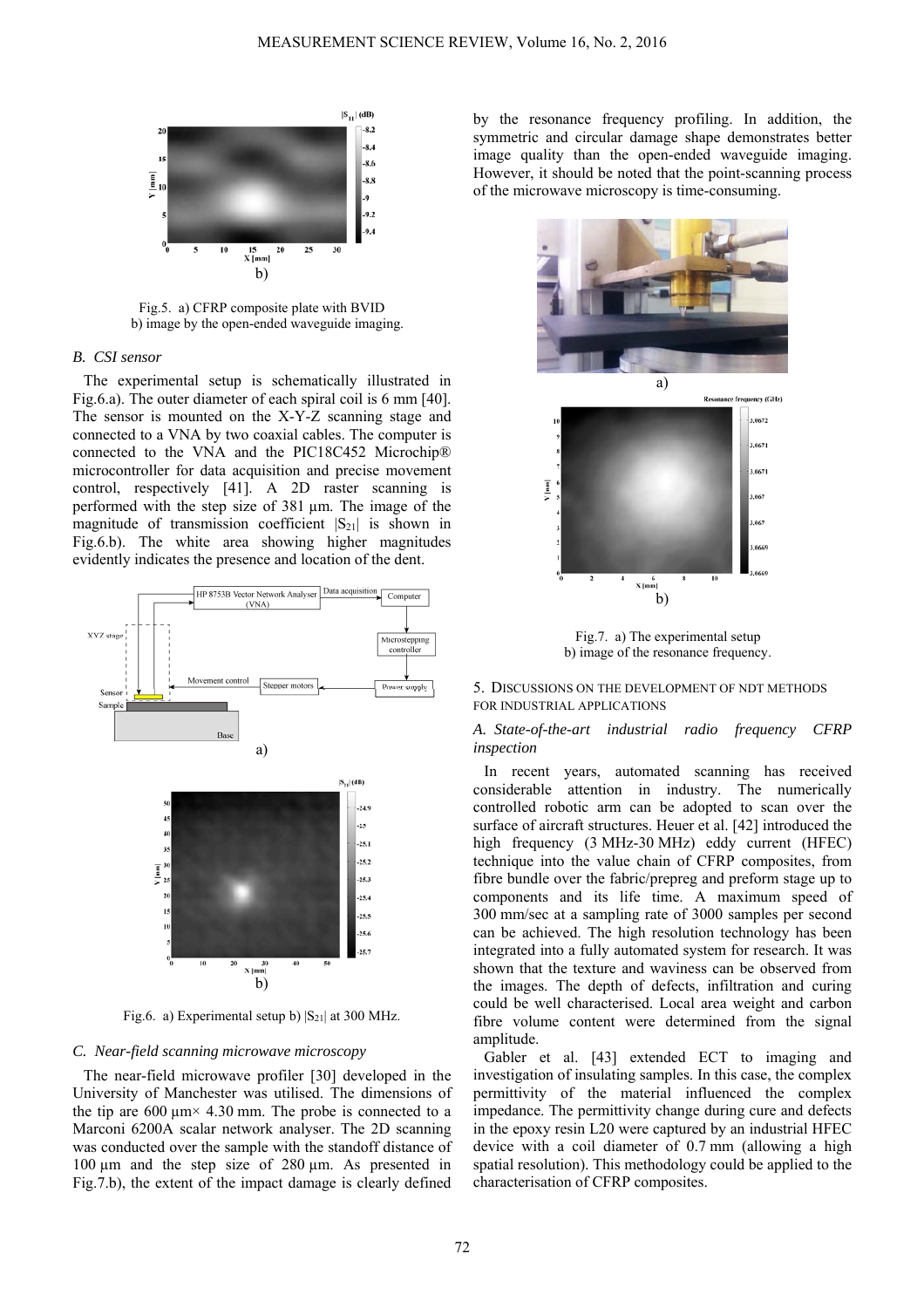Salski et al. [44] developed a portable automated scanner for inspection of CFRP composites. An array of radio frequency inductive sensors (i.e. CSI sensor) were mounted on a flexible arm and vacuum sucks were utilised to maintain mechanical stability. Intentionally produced holes, bubbles, cracks and delamination in both flat and curved CFRP panels were successfully detected.

# *B. Three-dimensional imaging*

Two dimensional images provided by the RF NDT methods are not enough for the evaluation of some damage types. For example, for the impact damage detection, most work was solely on the identification of the existence of the dent on the surface. However, the impact damage on the surface is less severe than that underneath, as the damage spreads through the thickness and the delamination is enlarged extensively.

Theoretically, three-dimensional imaging is possible for the induction methods using multi-frequency inspection. When high frequencies are adopted, the results will only apply to the top few plies below the surface. With lower frequencies, the penetration depth will be significantly increased. Similar to the ultrasonic testing, the 2D images of all the inspection frequencies will go through thresholding, filtering, slicing and stacking in the 3D reconstruction procedure.

## *C. Development of PCB-type sensors*

The CSI sensor fabricated on a common PCB board shows high effectiveness and cost-efficiency. Hence, other types of microwave PCB sensors could have the similar potential for sensing. The available configurations are split-ring resonator (SRR) [45], complementary split-ring resonator (CSRR) [46], double-sided spiral split-ring resonator (DSS-SRR) [47]. Recently, Iervolino et al. [48] proposed a passive PCB sensor with a planar spiral inductor for wireless and wired monitoring. Very promising capabilities were shown in the detection of holes and impact damage.

# *D. Short-range imaging technique*

As existing RF NDT methods all belong to the near-field techniques, the standoff distance in these methods limits its application in field to certain extent. For the aircraft industry, the visual inspection for initial impact damage detection is likely to continue due to the cost and time associated with applying other NDE procedures over the full surface of a structure [49]. However, the accuracy of visual inspection is highly dependent on the inspector's experience and the light conditions. Therefore, a more efficient and effective NDT method is highly demanded.

Recently, the ultra-wideband (UWB) technology is starting to receive researchers' attention due to its intrinsic advantages of imaging [50]. Gubinelli et al. [51] first introduced the UWB technique to the detection of carbon fibre composites. The through-thickness hole with the diameter of 3 mm was accurately detected. In the test, the radar-to-sample distance was 40 cm, which was significant compared with the other methods mentioned above.

Therefore, for the UWB approach, it is possible to provide a fast, cost-efficient, low power and long-distance damage detection for carbon fibre composite structures, which could be an alternative approach other than the current visual inspection in everyday routine check, especially at night.

# *E. RFID-based NDT method*

The active radio frequency identification technology (RFID) with the capability of remote inspection and longterm structural health monitoring has also attracted extensive attention [52], [53]. Each RFID tag contains an integrated circuit (IC) chip and an antenna encapsulated together with the help of suitable packaging. As shown in Fig.8., the integrated circuit of the tag is made up of the impedance matching network, energy harvesting system, and microcontroller. In this test, a hand-held reader transmits a RF signal to the tag, and the small dipole antenna in the tag harvests the RF energy. Consequently, the integrated circuit (IC) in the tag is energised. Then the interaction between the tag and the sample, like the electromagnetic induction or guided elastic waves (Lamb waves), could take place. Finally, the defect information is transferred from the tag antenna to the detector by backscattering. The tags can be attached on the positions of interest.



Fig.8. Block diagram of each component in a RFID tag for sensing.

Zhong et al. [52] demonstrated an integrated sensing system for large-area impact damage detection in composite materials. A guided wave sensor as a tag was embedded in the panel. 10 J impact damage was successfully detected. So far, to the best knowledge of the authors, little work is done on the damage detection in CFRP composites by combining the RFID technique with RF NDT methods. Considering the sensors in all the RF NDT methods, the PCB-type sensors have the potential for this objective, as its planar characteristic could be readily fabricated as a tag using the flexible PCB manufacturing technique.

# 6. CONCLUSION

This paper has presented an overview of the progress made in the application of RF NDT methods for carbonfibre composites. First, the anisotropic characteristic of the conductivity tenor of the carbon fibre composites has been revealed. Special attention should be paid to the relationship between the operating frequency and the penetration depth of the RF signal. The depth is inversely proportional to the square root of the frequency.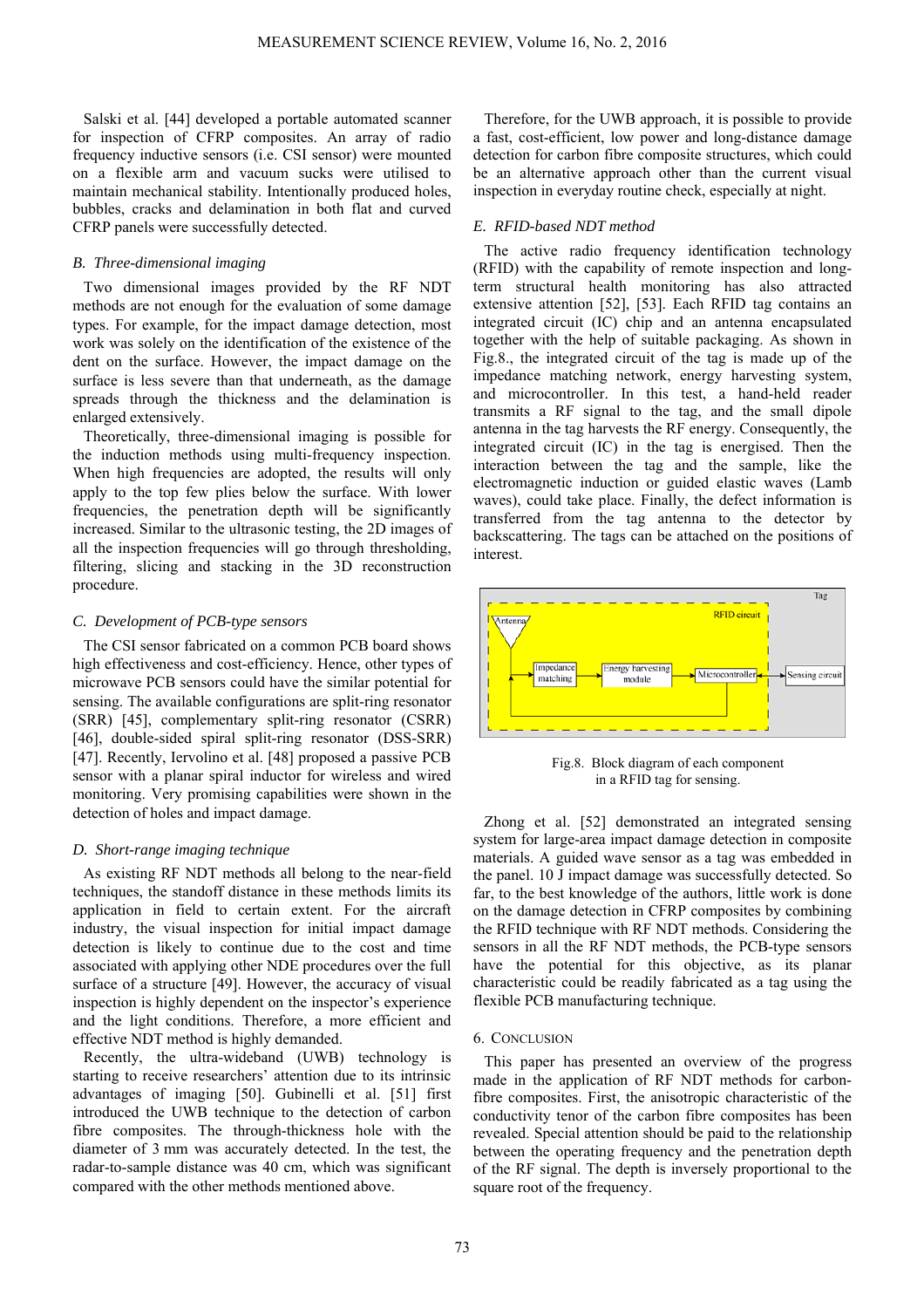The existing RF NDT methods for carbon fibre composites have been summarised into four main categories, which are electromagnetic induction methods, resonance methods, RFbased thermography and RF wave propagation methods. The mechanism, applications and limitations of each method have been presented in detail, which offers a comprehensive guidance for the selection of a suitable RF NDT method. An example of impact damage detection using the openended waveguide imaging, coupled spiral inductors, and near-field microwave microscopy have been well demonstrated.

Some suggestions on the future development of the RF NDT methods for industrial applications have been given. Specifically, the NDT methods can be integrated into a fully automated system, and 3D imaging of the electromagnetic induction methods could be possible using multi-frequency inspection. PCB sensor with other configurations can be employed. Two types of far-field NDT methods (UWB imaging and RFID-based NDT) have been proposed, both of which show the advantages of long-distance, low power, rapid detection and easy operation.

# ACKNOWLEDGMENT

This work was financially supported by Dean's Doctoral Scholar Award of School of Materials, The University of Manchester. The first author would like to thank Prof. Constantinos Soutis and Dr. Arthur Haigh for guidance.

# **REFERENCES**

- [1] Soutis, C. (2005). Carbon fiber reinforced plastics in aircraft construction. *Materials Science and Engineering A*, 412 (1-2), 171–176.
- [2] Zhang, J., Shi, C., Ma, Y., Han, X., Li, W., Chang, T., Wei, D., Du, C., Cui, H.L. (2015). Spectroscopic study of terahertz reflection and transmission properties of carbon-fiber-reinforced plastic composites. *Optical Engineering*, 54 (5), 054106.
- [3] Pozar, D.M. (2009). *Microwave Engineering*. John Wiley & Sons.
- [4] Tse, K.W., Moyer, C.A., Arajs, S. (1981). Electrical conductivity of graphite fiber-epoxy resin composites. *Materials Science and Engineering*, 49 (1), 41–46.
- [5] Weber, M., Kamal, M.R. (1997). Estimation of the volume resistivity of electrically conductive composites. *Polymer Composites*, 18 (6), 711–725.
- [6] Blitz, J. (1997). *Electrical and Magnetic Methods of Non-Destructive Testing*. Springer.
- [7] Menana, H., Féliachi, M. (2010). Modeling the response of a rotating eddy current sensor for the characterization of carbon fiber reinforced composites. *The European Physical Journal Applied Physics*, 52  $(2)$ , 2330 $4$ .
- [8] Cacciola, M., Calcagno, S., Megali, G. (2009). Eddy current modeling in composite materials. *PIERS Online*, 5 (6), 591–95.
- [9] Yin, W., Peyton, A.J., Dickinson, S.J. (2004). Simultaneous measurement of distance and thickness of a thin metal plate with an electromagnetic sensor using a simplified model. *IEEE Transactions on Instrumentation and Measurement*, 53 (4), 1335–1338.
- [10] Moulder, J.C., Uzal, E., Rose, J.H. (1992). Thickness and conductivity of metallic layers from eddy current measurements. *Review of Scientific Instruments*, 63 (6), 3455–3465.
- [11] Yin, W., Peyton, A.J. (2006). A planar EMT system for the detection of faults on thin metallic plates. *Measurement Science and Technology*, 17 (8), 2130– 2035.
- [12] Staszewski, W., Tomlinson, G., Boller, C. (2004). *Health Monitoring of Aerospace Structures Smart Sensor Technologies and Signal Processing*. Wiley.
- [13] Mook, G., Lange, R., Koeser, O. (2001). Nondestructive characterisation of carbon-fibre-reinforced plastics by means of eddy-currents. *Composites Science and Technology*, 61 (6), 865–873.
- [14] Mook, G., Simonin, Y. (2014). Eddy current imaging using array probes. In *11th European Conference on Non-Destructive Testing (ECNDT 2014)*, 6-14 October 2014, Prague, Czech Republic.
- [15] Yin, W., Withers, P.J., Sharma, U., Peyton, A.J. (2009). Noncontact characterization of carbon-fiberreinforced plastics using multifrequency eddy current sensors. *IEEE Transactions on Instrumentation and Measurement*, 58 (3), 738–743.
- [16] Koyama, K., Hoshikawa, H., Kojima, G. (2013). Eddy current nondestructive testing for carbon fiberreinforced composites. *Journal of Pressure Vessel Technology*, 135 (4), 041501.
- [17] Koyama, K., Hoshikawa, H., Hirano, T. (2011). Investigation of impact damage of carbon fiberreinforced plastic (CFRP) by eddy current nondestructive testing. In *Smart Materials, Structures & NDT in Aerospace: International Workshop*, 2-4 November 2011, Montreal, Canada, 582–594.
- [18] Li, Z., Haigh, A., Soutis, C., Gibson, A. (2014). Simulation for the impact damage detection in composites by using the near-field microwave waveguide imaging. In *53rd Annual Conference of the British Institute of Non-Destructive Testing (NDT 2014)*, 9-11 September 2014, Manchester, UK.
- [19] Green, G.A., Campbell, P., Zoughi, R. (2004). An investigation into the potential of microwave NDE for maritime application. In *16th World Conference of Non-Destructive Testing*, 30 August – 3 September 2004, Montreal, Canada.
- [20] Akuthota, B., Hughes, D., Zoughi, R., Myers, J., Nanni, A. (2004). Near-field microwave detection of disbond in carbon fiber reinforced polymer composites used for strengthening cement-based structures and disbond repair verification. *Journal of Materials in Civil Engineering*, 16 (6), 540–546.
- [21] Kharkovsky, S., Zoughi, R. (2005). Application of near-field microwave and millimeter wave nondestructive testing for evaluation of fiber breakage and orientation evaluation in CFRP composite patches. *AIP Conference Proceedings*, 760, 554–561.
- [22] Kharkovsky, S., Ryley, A.C., Stephen, V., Zoughi, R. (2008). Dual-polarized near-field microwave reflectometer for noninvasive inspection of carbon fiber reinforced polymer-strengthened structures. *IEEE Transactions on Instrumentation and Measurement*, 57 (1), 168–175.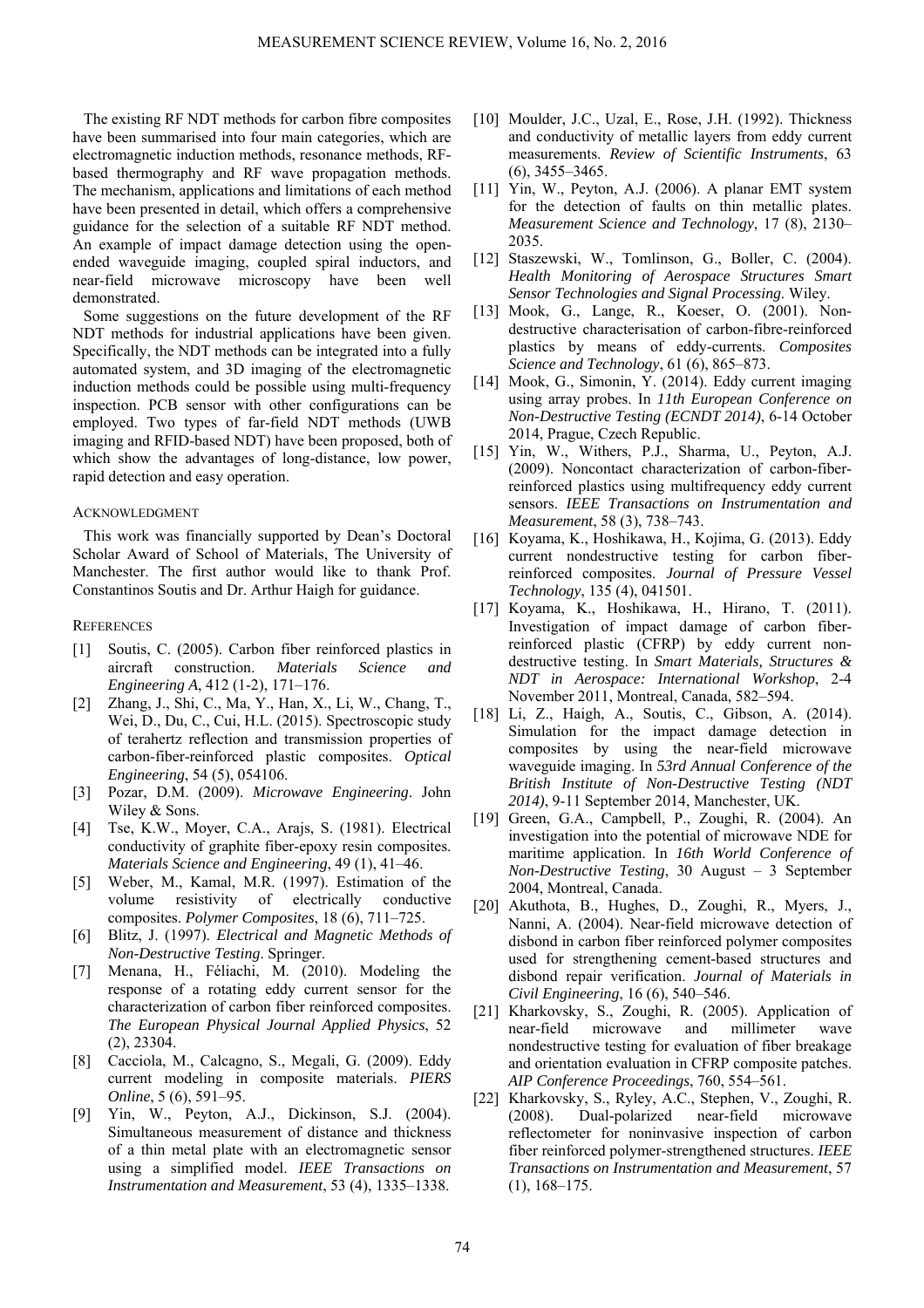- [23] Yang, S.H., Kim, K.B., Oh, H.G., Kang, J.S. (2013). Non-contact detection of impact damage in CFRP composites using millimeter-wave reflection and considering carbon fiber direction. *NDT & E International*, 57, 45–51.
- [24] Salski, B., Gwarek, W., Korpas, P. (2014). Electromagnetic inspection of carbon-fiber-reinforced polymer composites with coupled spiral inductors. *IEEE Transactions on Microwave Theory and Techniques*, 62 (7), 1535–1544.
- [25] Salski, B., Gwarek, W., Korpas, P. (2014). Nondestructive testing of carbon-fiber-reinforced polymer composites with coupled spiral inductors. In *IEEE MTT-S International Microwave Symposium (IMS2014)*, 1-6 June 2014. IEEE, 1–4.
- [26] Salski, B., Gwarek, W., Korpas, P., Reszewicz, S., Chong, A.Y.B., Theodorakeas, P., Hatziioannidis, I., et al. (2015). Non-destructive testing of carbon-fibrereinforced polymer materials with a radio-frequency inductive sensor. *Composite Structures*, 122 (4), 104– 122.
- [27] Tabib, A.M, Shoemaker, N.S., Harris, S. (1993). Nondestructive characterization of materials by evanescent microwaves. *Measurement Science and Technology*, 4 (5), 583–590.
- [28] Wei, T., Xiang, X.D., Wallace-Freedman, W.G., Schultz, P.G. (1996). Scanning tip microwave nearfield microscope. *Applied Physics Letters*, 68 (24), 3506–3508.
- [29] Zhang, Q. (2006). *Near-field scanning microwave microscopy and its applications in characterization of dielectric materials*. Doctoral Dissertation, University of Notre Dame, Indiana, United States.
- [30] Valiente-Montano, L.A. (2007). *Scanning near-field microwave profiler*. University of Manchester, Manchester, United Kingdom.
- [31] Riegert, G., Zweschper, T., Busse, G. (2004). Lockin thermography with eddy current excitation. *Quantitative InfraRed Thermography Journal*, 1 (1), 21–32.
- [32] Lebrun, B., Jayet, Y., Baboux, J.C. (1997). Pulsed eddy current signal analysis, application to the experimental detection and characterization of deep flaws in highly conductive materials. *NDT & E International*, 30 (3), 163–170.
- [33] He, Y., Tian, G., Pan, M., Chen, D. (2014). Impact evaluation in carbon fiber reinforced plastic (CFRP) laminates using eddy current pulsed thermography. *Composite Structures*, 109, 1–7.
- [34] Pan, M., He, Y., Tian, G., Pan, M., Chen, D., Luo, F. (2012). Defect characterisation using pulsed eddy current thermography under transmission mode and NDT applications. *NDT & E International*, 52, 28–36.
- [35] Cheng, L., Tian, G. (2011). Surface crack detection for carbon fiber reinforced plastic (CFRP) materials using pulsed eddy current thermography. *IEEE Sensors Journal*, 11 (12), 3261–3268.
- [36] Foudazi, A., Donnell, K.M., Ghasr, M.T. (2014). Application of active microwave thermography to delamination detection. In *IEEE International Instrumentation and Measurement Technology Conference (I2MTC) Proceedings*, 12-15 May 2014. IEEE, 1567–1571.
- [37] Lee, H., Galstyan, O., Babajanyan, A., Friedman, B., Berthiau, G., Kim, J., Han, D.S., Lee, K. (2015). Characterization of anisotropic electrical conductivity of carbon fiber composite materials by a microwave probe pumping technique. *Journal of Composite Materials*, August 2015, 1-6.
- [38] Todoroki, A., Ohara, K., Mizutani, Y., Suzuki, Y., Matsuzaki, R. (2015). Lightning strike damage detection at a fastener using self-Sensing TDR of composite plate. *Composite Structures*, 132, 1105– 1112.
- [39] Matsuzaki, R., Melnykowycz, M., Todoroki, A. (2009). Antenna/sensor multifunctional composites for the wireless detection of damage. *Composites Science and Technology*, 69 (15-16), 2507–2513.
- [40] Li, Z., Haigh, A., Soutis, C., Gibson, A., Sloan, R., Karimian, N. (2015). Damage evaluation of carbonfibre reinforced polymer composites using electromagnetic coupled spiral inductors. *Advanced Composites Letters*, 24 (3), 44–47.
- [41] Li, Z., Haigh, A., Soutis, C., Gibson, A., Sloan, R., Karimian, N. (2016). Detection and evaluation of damage in aircraft composites using electromagnetically coupled inductors. *Composite Structures*, 140, 252–261.
- [42] Heuer, H., Schulze, M., Pooch, M., Gabler, S., Nocke, A., Bardl, G., et al. (2015). Review on quality assurance along the CFRP value chain-nondestructive testing of fabrics, preforms and CFRP by HF radio wave techniques. *Composites Part B: Engineering*, 77, 494–501.
- [43] Gabler, S., Heuer, H., Heinrich, G. (2015). Measuring and imaging permittivity of insulators using highfrequency eddy-current devices. *IEEE Transactions on Instrumentation and Measurement*, 64, 2227–2238.
- [44] Salski, B., Gwarek, W., Kopyt, P., Theodorakeas, P., Hatziioannidis, I., Koui, M., et al. (2015). Portable automated radio-frequency scanner for non-destructive testing of carbon-fibre-reinforced polymer composites. In *6th International Conference on Emerging Technologies in Nondestructive Testing*, 27-29 May 2015. CRC Press, 267–273.
- [45] Albishi, A.M., Boybay, M.S., Ramahi, O.M. (2012). Complementary split-ring resonator for crack detection in metallic surfaces. *IEEE Microwave and Wireless Components Letters*, 22 (6), 330–332.
- [46] Albishi, A., Ramahi, O.M. (2014). Detection of surface and subsurface cracks in metallic and nonmetallic materials using a complementary split-ring resonator. *Sensors*, 14 (10), 19354–19370.